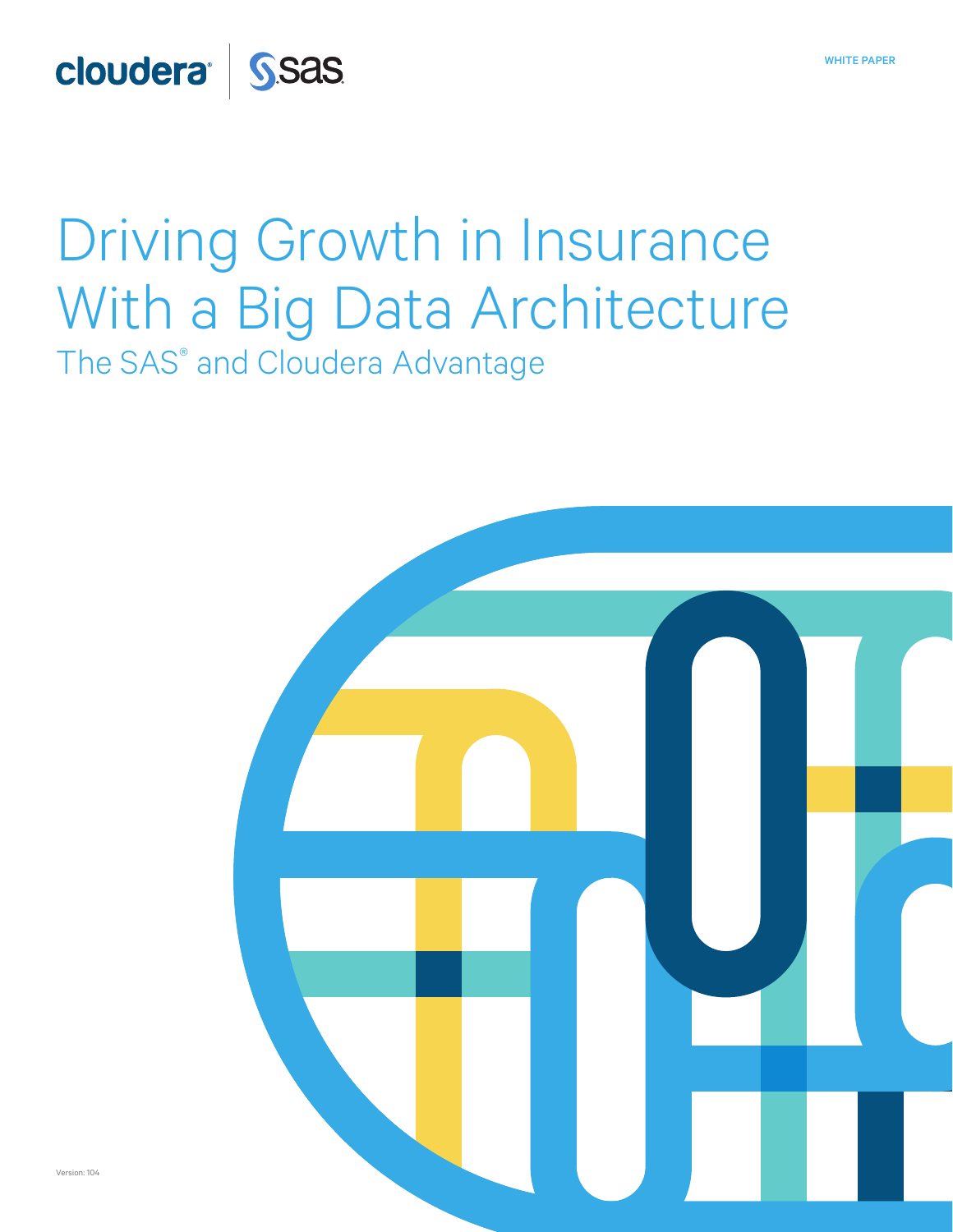# cloudera<sup>d</sup> SSas

#### Table of Contents

| Overview                                                                                              | 3              |
|-------------------------------------------------------------------------------------------------------|----------------|
| <b>Current Data Challenges for Insurers</b>                                                           | 3              |
| Unlocking the Power of Big Data Requires<br>a Modern Data Architecture.                               | 3              |
| <b>Solving Complex Big Data Problems</b>                                                              | 4              |
| <b>Claims Fraud</b>                                                                                   | 4              |
| <b>Claims Subrogation</b>                                                                             | 4              |
| Ratemaking and price optimization                                                                     | 4              |
| Catastrophe (CAT) Modeling                                                                            | 4              |
| Customer Insights (360 degree view)                                                                   | 5              |
| Mid-size P&C Insurer Realizes Tangible Value                                                          | 5              |
| The SAS and Cloudera Advantage                                                                        | 5              |
| SAS and Cloudera provide a comprehensive infrastructure,<br>solutions and services that can help you: | 6              |
| Improve data access and data preparation for analytics                                                | 6              |
| Reduce data movement and replication                                                                  | 6              |
| Deliver faster, analytics-based decisions                                                             | 6              |
| Easily combine data exploration with predictive modeling                                              | 6              |
| <b>About the Authors</b>                                                                              | $\overline{7}$ |
| <b>About SAS</b>                                                                                      | 7              |
| <b>About Cloudera</b>                                                                                 | 7              |

DRIVING GROWTH IN INSURANCE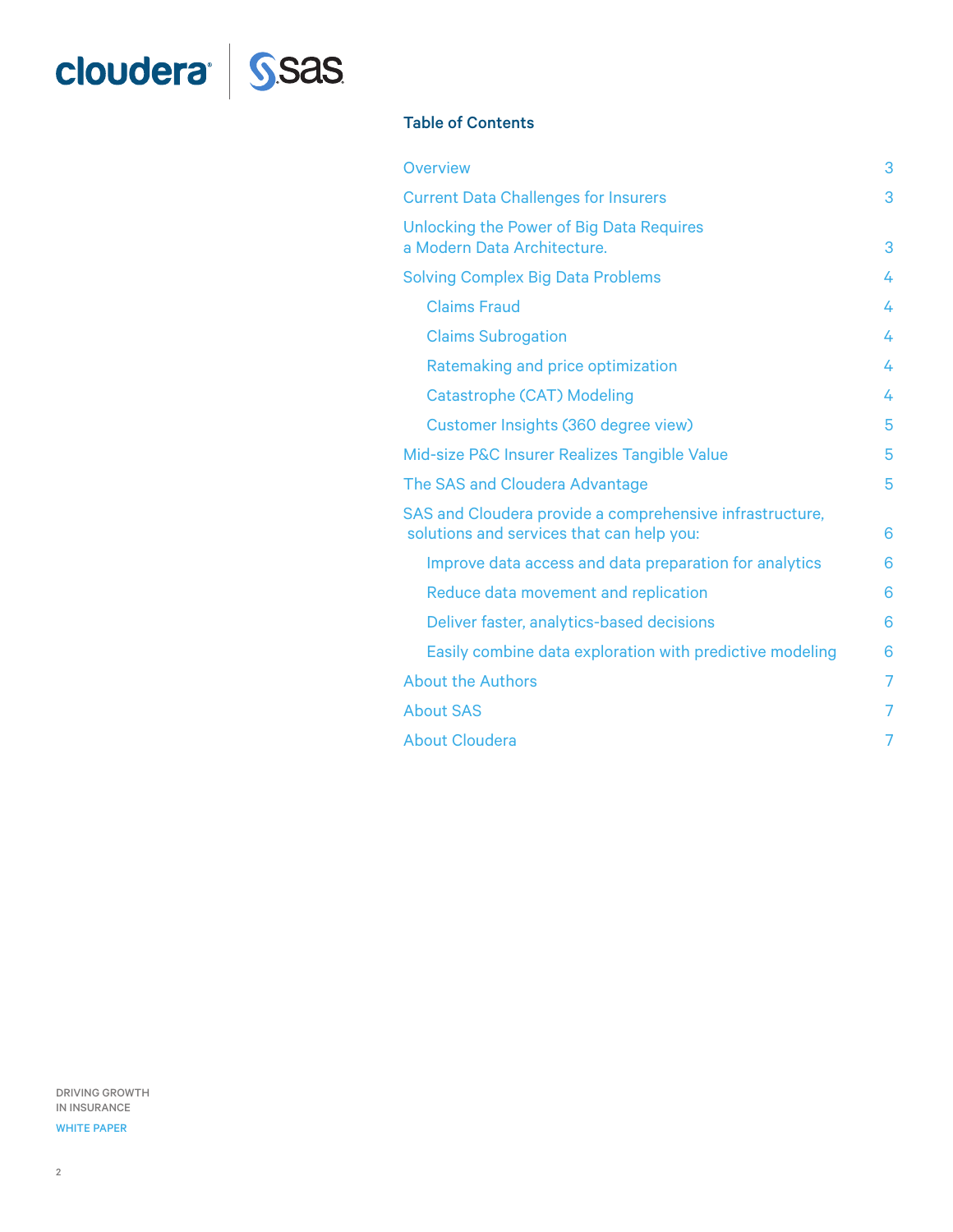### <span id="page-2-0"></span>cloudera<sup>®</sup>

#### **Overview**

Data has always played a critical role in insurance. The insurance business is built on analyzing data to understand and evaluate risk. The big data era is dramatically changing the insurance industry, prompted by the innovation of new technologies in data consolidation and unified analytics that give insurers new strategic and operational insights into their business.

A recent survey<sup>1</sup> found that 89 percent of senior executives believe big data is changing the way they do business. It enables insurers to select more profitable business strategies, implement more precise pricing, manage the risk portfolio holistically, and improve fraud detection.

#### Current Data Challenges for Insurers

Fragmented systems, legacy applications, and data silos have long been an impediment for insurers. They are costly to maintain and integrate. Moreover, these systems are not designed to handle the sheer volume, complexity, and types of data that are needed by businesses today. This can include – historical data, web logs, clickstreams, social media, geospatial, traffic, weather and sensor data, data stemming from omni-channel touch points, digital, and connected devices.

As a result, IT departments are experiencing decreased data processing performance, ballooning storage costs, or both. Traditional data management strategies do not scale to effectively govern large data for high-performance analytics. The most common obstacle for companies is that they have too much data and too few IT resources.

Insights from analytics are only as good as the data that is fed into the analytical models and algorithms. Since data and analytics form the backbone in the management of an insurance company, the quality, consistency, and breadth of the data become even more important.

#### Unlocking the Power of Big Data Requires a Modern Data Architecture.

Leading insurers of all types and sizes are harnessing the power of big data by deploying an Enterprise Data Hub (EDH) powered by Hadoop and combining that with high-performance analytics. An EDH delivers a new paradigm for overcoming data silos. It enables insurers to aggregate and analyze massive amounts of data of all types, in any volume, from any source, for all types of workloads – all from a single platform. Unlike the "rip-and-replace" options of the past, an EDH allows insurers to take advantage of their existing IT investments – from storage technologies and enterprise applications to back-end legacy systems.

Moreover, Hadoop has caught the attention of many organizations searching for better ways to store, process, and analyze large volumes and varieties of data from multiple internal and external sources. Based on a survey by TDWI<sup>3</sup>, 88 percent of organizations consider Hadoop a strategic investment:

- It's cost-effective. Hadoop uses lower-cost commodity hardware to reliably store large quantities of data.
- It's scalable. Hadoop provides flexibility to expand out by simply adding more nodes.
- It's adaptable. Dump any type of data in its original formation into Hadoop and apply structure as needed for consuming application.

The combination of an Enterprise Data Hub (EDH) with high-performance analytics is fast becoming a competitive advantage for insurers. With high-performance analytics, insurance companies can prepare, explore, and model multiple scenarios using data volumes never before possible. They can also process complex analytical algorithms faster – quickly delivering better answers to decision makers and key stakeholders across the organization.

A 2014 survey by advisory firm<sup>2</sup>, Strategy Meets Action, found that 39 percent of Tier 1 insurers (premiums above \$1bn) are investing in big data technologies. That's a significant jump from just 10 percent in 2013.

#### DRIVING GROWTH IN INSURANCE

WHITE PAPER

<sup>3</sup> TDWI Best Practices Report: Integrating Hadoop into Business Intelligence and Data Warehousing, Second Quarter, 2013

<sup>&</sup>lt;sup>1</sup> Accenture: Big Success with Big Data accenture.com/us-en/insight-big-success-big-data.aspx.

<sup>&</sup>lt;sup>2</sup> Strategy Meets Action: Big Data in Insurance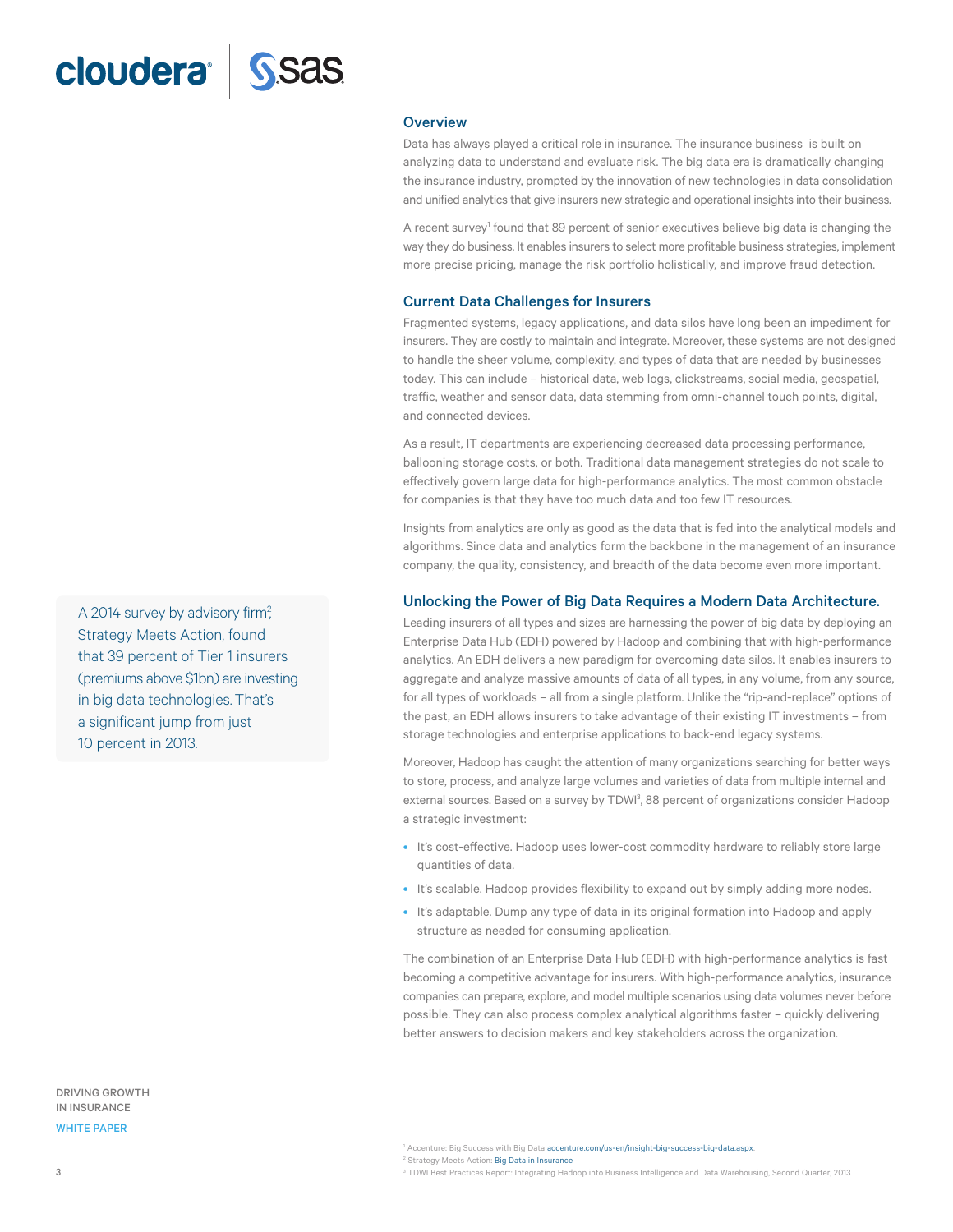<span id="page-3-0"></span>

### Cloudera Enterprise Benefits Stores and Analyzes Any Type of Data

- Leverage the full power of your data to achieve pervasive analytics, increase business visibility, and reduce costs
- Bring diverse users and application workloads to a single, unified pool of data on common infrastructure; no data movement required

#### Enterprise Approach

- Compliance-ready perimeter security, authentication, granular authorization, and data protection through encryption and key management
- Enterprise-grade data auditing, data lineage, and data discovery

#### Industry-Leading Management and Support

- Best-in-class holistic interface that provides end-to-end system management and zero-downtime rolling upgrades
- Open platform ensures easy integration with existing systems
- Open source to achieve stability, continuous innovation, and portability

Solving Complex Big Data Problems

The very foundation of an insurer's business is based on accurately assessing and mitigating risks of all types. This requires the availability of the right data at the right time from multiple sources simultaneously. Moreover, empowered consumers, competitive demands, and escalating external threats continue to dictate that new insights be generated much more rapidly – in many cases in real-time.

An Enterprise Data Hub (EDH) and high-performance analytics for big data are designed to solve complex problems and enhance key areas of operations that directly impact loss-ratios and profitability including:

#### Claims Fraud

Fraudulent activities are on the rise, and if that behavior is not discovered quickly, it may never be detected. An Enterprise Data Hub (EDH) and high-performance analytics enable insurers to detect and prevent fraud by accessing, blending, and analyzing a variety of data from multiple internal and external sources. Insurers can tap into decades worth of claims and policy data as well as data stemming from social media, weblogs, and adjusters' notes, among others.

#### Claims Subrogation

It is estimated that on average, 5 percent of claims that should go to subrogation don't. By analyzing unstructured data such as adjusters' claim notes and using text mining techniques, insurers can minimize the number of missed recovery cases by recognizing known and unknown subrogation indicators in the claims information.

#### Ratemaking and price optimization

With an Enterprise Data Hub (EDH) and high-performance analytics, actuaries can develop and run multiple models quickly to produce model uplift and more accurate pricing, without having to do sampling and testing. In addition, insurers can enable real-time pricing or price optimization based on risk attributes, key demographics, competitors, and customer demand elasticity models.

#### Catastrophe (CAT) Modeling

Catastrophe losses can have a significant impact on the financial stability of an insurance company. Insurers must evaluate their loss exposure and financial position to meet liquidity requirements, often in a real-time environment. An Enterprise Data Hub (EDH) and highperformance analytics enable insurers to blend and correlate massive amounts of weather, climate, geographic, and risk portfolio data to create more accurate models. By using data visualization, carriers can create geographical risk exposure reports by augmenting existing policy data with geospatial data to assess and monitor loss exposure by geographic region.



DRIVING GROWTH IN INSURANCE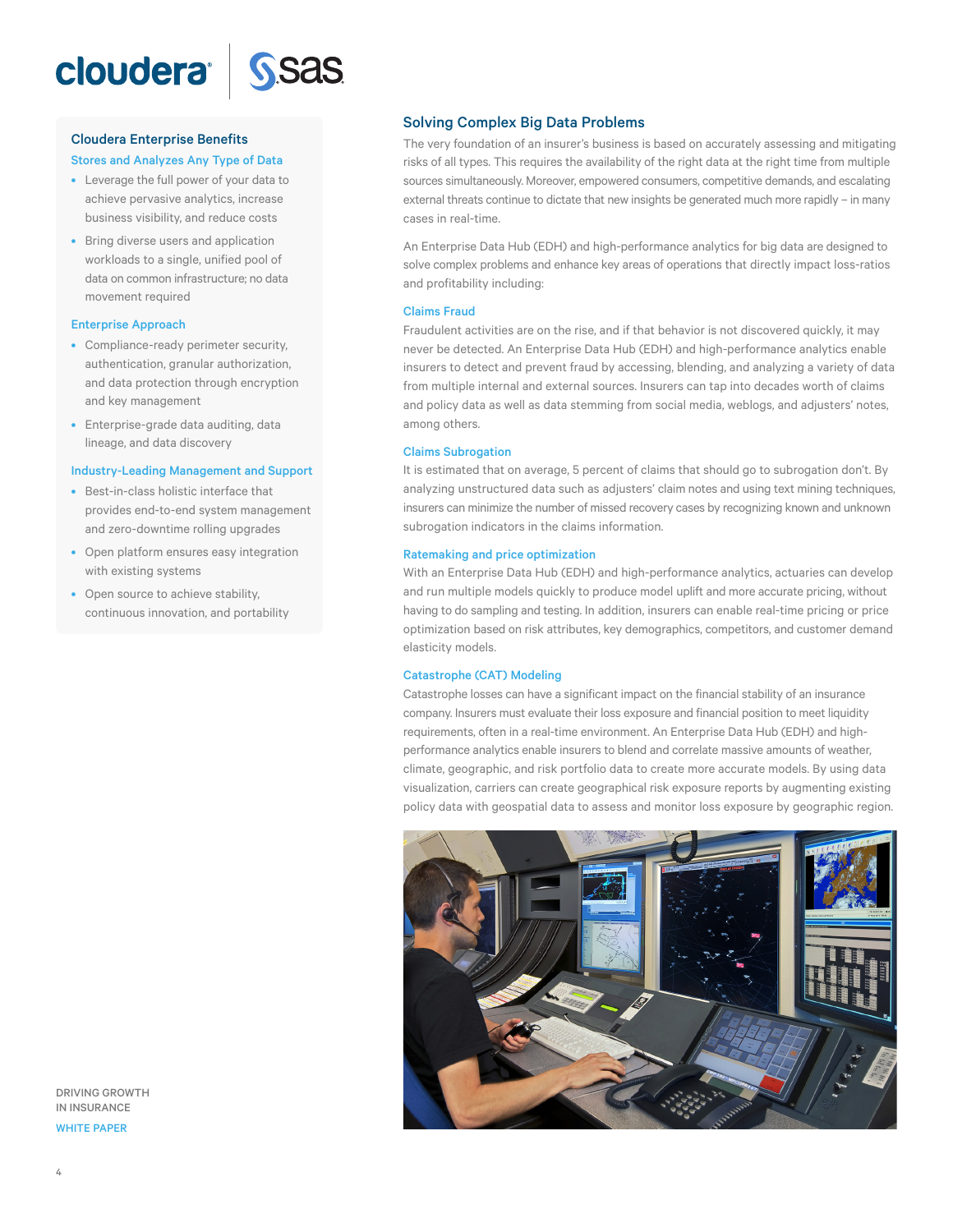<span id="page-4-0"></span>



#### Benefits of SAS

#### High-Performance Analytics

- Get the timely insights needed to make decisions in an ever-shrinking window of opportunity
- Discover precise answers for complex problems
- Seize opportunities for growth that otherwise would remain unrecognized, and achieve better performance

#### Comprehensive Data Visualization

- Explore all relevant data quickly and easily
- Look at more options, uncover hidden opportunities, identify key relationships and make more precise decisions to drive success faster than ever before
- Self-service, ad hoc visual data discovery and exploration

#### Seamless Connectivity

- Integrate data stored in Hadoop (Hive tables) with data from other sources
- Access data directly and easily with a native interface
- Support both technical and business users

#### Customer Insights (360 degree view)

As customer interactions in insurance moves from in-person to digital channels, insurers not only have to react faster, but they must also be able to predict future behavior. With high-performance analytics for big data, insurers can detect changes in customer behavior in real-time during digital interactions. In turn, they can improve customer experiences and make relevant, real-time offers with higher acceptance probabilities.

#### Mid-size P&C Insurer Realizes Tangible Value

A privately owned Tier 1 UK insurer, with annual revenue in excess of £1.5bn, was experiencing considerable growth in its customer base. It created challenges in its existing data infrastructure. In particular, the company was struggling to utilize the breadth of new data sources available, like telematics, and process its growing data volumes in a timely manner. The insurer was also trying to stem the effects of increasing application and claims fraud. Unstructured data from third-party sources like Experian that could help identify fraud, were not being fully utilized because this insurer struggled to incorporate the data into its models in a timely fashion.

Recognizing that its existing infrastructure wasn't adequate to make use of the growing and diverse data volumes, the insurance company adopted a Hadoop environment. With tight integration between Cloudera's EDH and SAS® Analytics this insurer's big data project delivered significant and tangible results within six months.

A major benefit from this project is that the insurer is now able to provide real-time price optimization. Before the change it took eight weeks between the time the premium rates were calculated and made available to its distribution channels. With the new Cloudera and SAS big data environment this insurer can now analyze tens of millions of quotes in less than a minute and provide real-time pricing updates.

Other benefits that the Cloudera and SAS big data environment delivered include:

- Approximately £5 million reduction in claim costs through better fraud detection and prevention at point-of-quote
- 120 percent increase in policy count over an 18-month period
- 50 percent reduction in customer cancellation rates and increased customer retention at renewal

#### The SAS and Cloudera Advantage

SAS and Cloudera enable insurers to unleash value from all their data through a proven combination of enterprise-ready storage, processing, data management, and highperformance analytics.



DRIVING GROWTH IN INSURANCE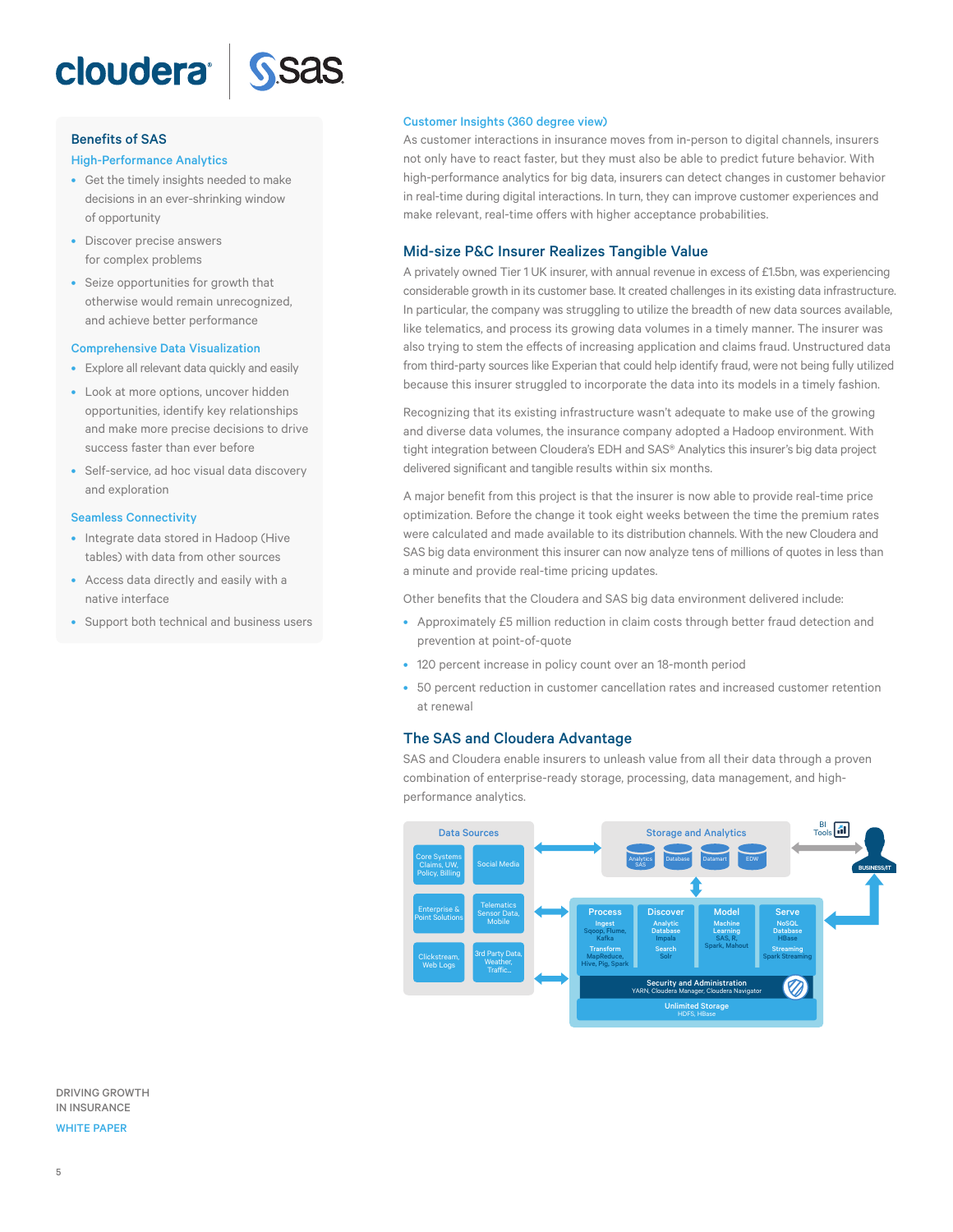### <span id="page-5-0"></span>cloudera<sup>l</sup> SSas

#### SAS and Cloudera provide a comprehensive infrastructure, solutions and services that can help you:

#### Improve data access and data preparation for analytics

Cloudera Enterprise powered by Hadoop is a single platform that can serve as a landing place for consolidating and analyzing all your data, in any format, from any source for all types of workloads – all in a highly secure environment. Only Cloudera provides comprehensive, compliance-ready data security and governance throughout the Hadoop cluster, a critical component for insurers working with sensitive, often personal information about customers.

#### Reduce data movement and replication

This means less time is spent on data preparation and more time on using analytics to drive faster and better decisions. Simplified data preparation saves IT resources and moves the data quality functions into the hands of those who understand the data better. Intuitive web-based user interfaces reduce Hadoop skills gaps and shorten the learning curve. Users can easily create custom data directives (e.g. filters, aggregations and data movement commands) and reuse them when needed. Data can be batch loaded or streamed real-time through Spark.

#### Deliver faster, analytics-based decisions

The speed of SAS® Analytics is accelerated when running on Cloudera Enterprise by spreading the processing across the nodes in the cluster. In-memory analytics allow you to load data into memory once, then focus on segmenting your data and building multiple models to target groups simultaneously. Guided selection of analytic techniques speed exploration and insights while reducing latencies often associated with model development. Automatically deploy analytical models into Hadoop and score new data using SAS® directly within each node of a Hadoop cluster for fast and efficient processing without data movement.

#### Easily combine data exploration with predictive modeling

Insurers can discover and evaluate new opportunities for every possible angle. Cloudera Enterprise includes a variety of query frameworks - including Impala, the fastest interactive SQL database on Hadoop - for rapid data discovery. Combined with SAS®, In-memory Analytics, it allows more scenarios and iterations to be run to produce more precise insights. Modelers can quickly test new ideas, try different modeling techniques and refine models on the fly to produce the best results – using data volumes never before possible. Proven, built-forpurpose statistical algorithms and machine-learning techniques deliver precise answers quickly and confidently.

DRIVING GROWTH IN INSURANCE

#### WHITE PAPER